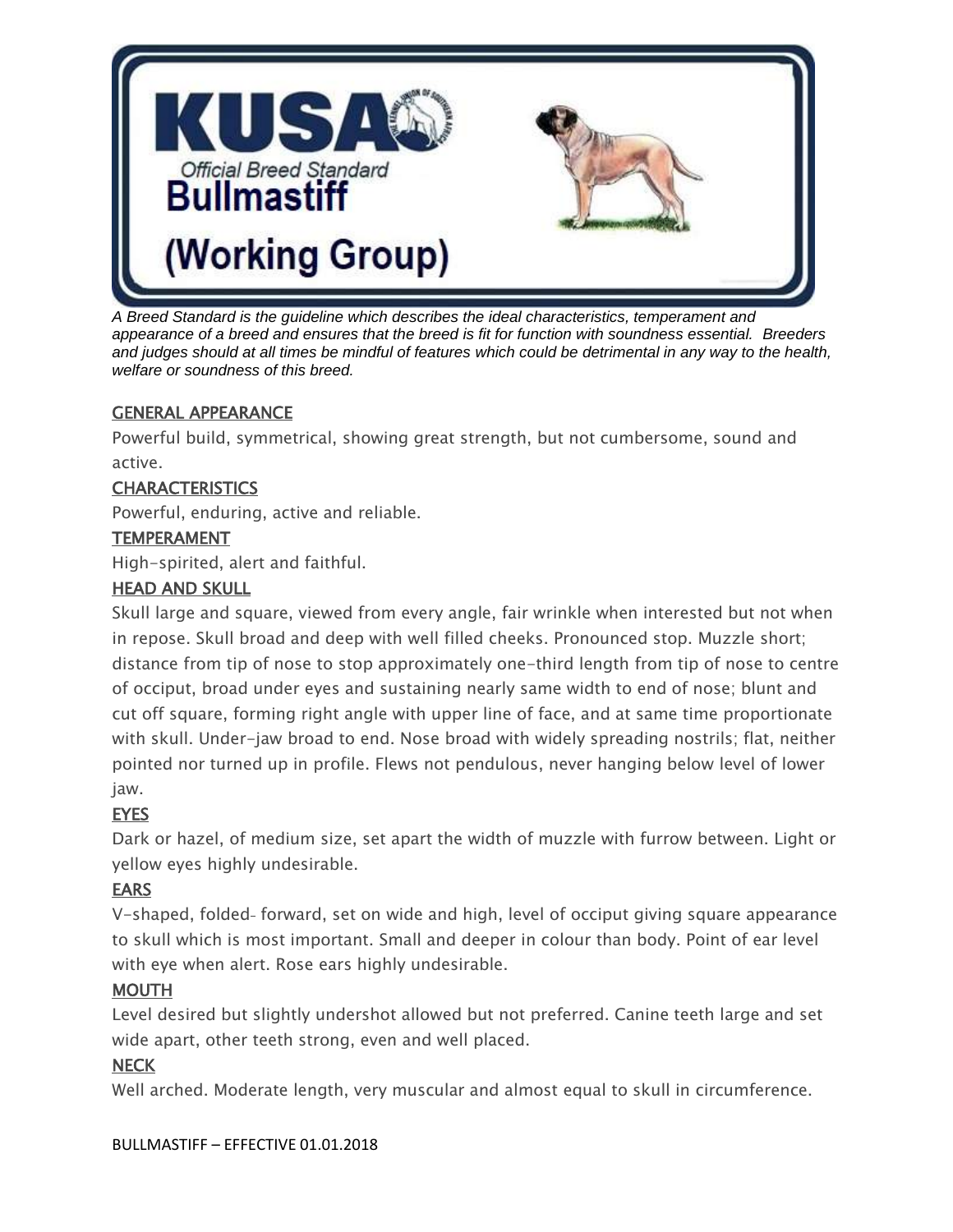#### **FOREQUARTERS**

Chest wide and deep, well let down between forelegs, with deep brisket. Shoulders muscular, sloping and powerful, not overloaded. Forelegs powerful and straight, well boned, set wide apart, presenting a straight front. Pasterns straight and strong. **BODY** 

Back short and straight, giving compact carriage, but not so short as to interfere with activity. Roach and sway backs highly undesirable.

## **HINDQUARTERS**

Loins wide and muscular, with fair depth of flank. Hindlegs strong and muscular with well developed second thighs, denoting power and activity, not cumbersome. Hocks moderately bent. Cowhocks highly undesirable.

## FEET

Well arched, cat-like, with rounded toes, pads hard. Dark toenails desirable. Splayed feet highly undesirable.

# TAIL

Set high, strong at root and tapering, reaching to hocks, carried straight or curved, but not hound-fashion. Crank tails highly undesirable.

## GAIT/MOVEMENT

Movement indicates power and sense of purpose. When moving straight neither front nor hindlegs should cross or plait, right front and left rear leg rising and falling at same time. A firm backline unimpaired by powerful thrust from hindlegs denoting a balanced and harmonious movement.

## COAT

Short and hard, weather-resistant, lying flat to body. Long, silky or woolly coats highly undesirable.

## **COLOUR**

Any shade of brindle, fawn or red; colour to be pure and clear. A slight white marking on chest permissible. Other white markings undesirable. Black muzzle essential, toning off towards eyes, with dark markings around eyes contributing to expression.

# SIZE

Height at shoulder : Dogs: 64 - 69 cm (25-27 in): Bitches: 61 - 66 cm (24-26 in) Weight : Dogs: 50-59 kg (110-130 lb): Bitches: 41-50 kg (90-110 lb)

# **FAULTS**

Any departure from the foregoing points should be considered a fault and the seriousness with which the fault should be regarded should be in exact proportion to its degree and its effect on health and welfare of the dog and on the dog's ability to perform its traditional work.

## NOTE

Male animals should have two apparently normal testicles fully descended into the scrotum.